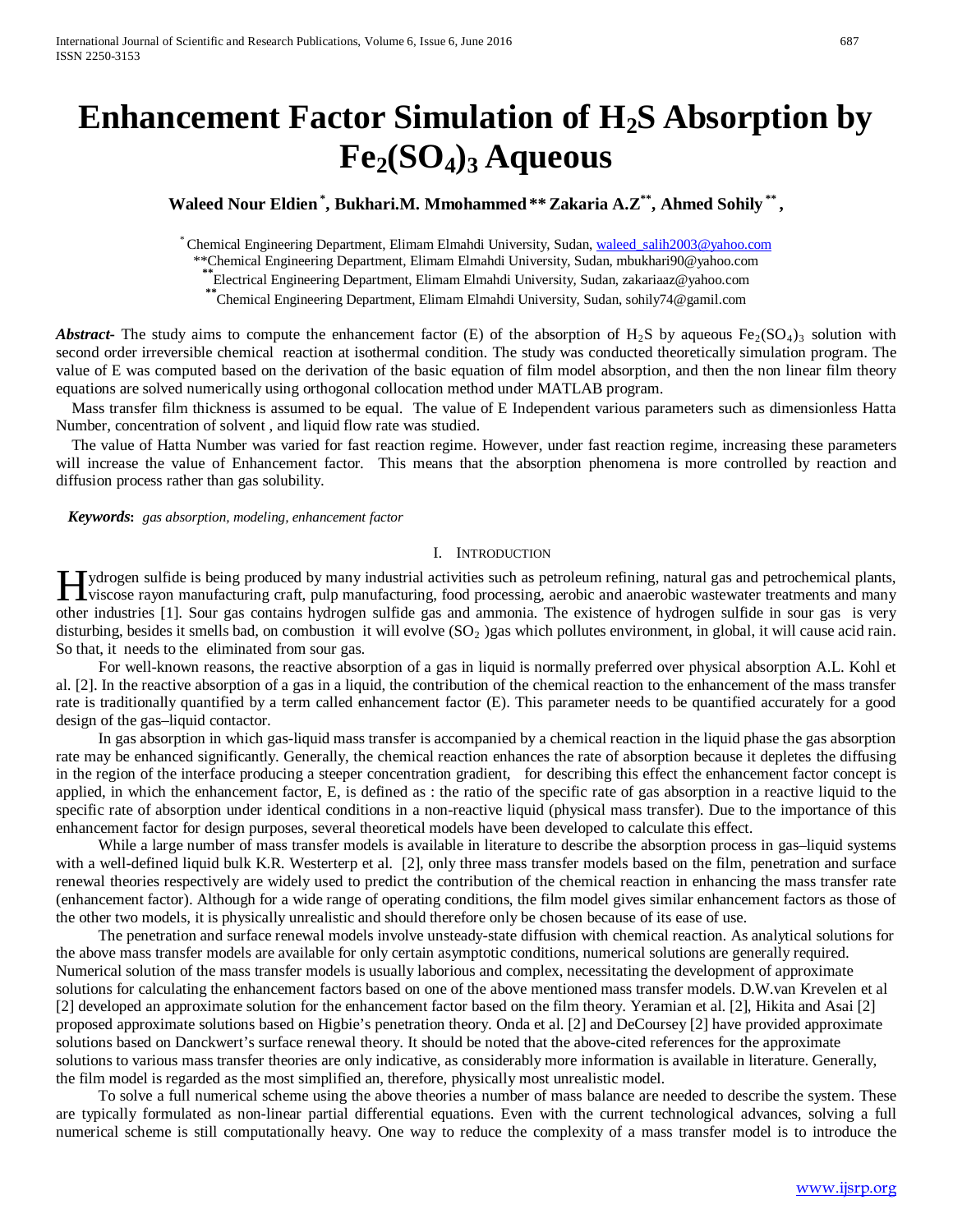International Journal of Scientific and Research Publications, Volume 6, Issue 6, June 2016 688 ISSN 2250-3153

enhancement factor, which his defined as the ratio of mass transfer from chemical absorption compared to physical absorption. It is therefore a relative factor which indicates the improvements of a reactive solvent compared to a physical non- reactive solvent. The enhancement factor is preferred in process simulations since it reduces the computational load. Several enhancement factor approximations were developed during the last century. One of the pioneering works is the simplified approach in traduced by van Krevelen and Hoftijzer (1948). It describes the mass transfer rate of a reactive system in the pseudo-first order regime It describes the mass transfer rate of a reactive system in the pseudo-first order regime. Later, an algebraic method for a second- order reversible reaction was presented by Onda et al. Onda et al., (1970). Since then, various approximate models were derived for well-defined reaction regimes and reaction kinetics [3]

A Hatta number √M and the instantaneous enhancement factor Ei are used in the calculations. The Hatta number is a relative parameter which compares the rate of reaction in a liquid film to the rate of diffusion. Thus a large Hatta value implies a much higher reaction rate compared to diffusion. Hence the reaction takes place mostly in the film. The instantaneous enhancement factor shows the intensification of a transfer phenomenon by an instantaneous and irreversible reaction. It corresponds to the asymptotic maximum limit of mass transfer enhancement. The approximate film model adjusts the instantaneous enhancement factor of the film the or to account for diffusivity differences of the species in the liquid film. It was concluded that the approximate film theory developed by hang and Rochelle (1982) compares well to the surface renewal model and it is also equivalent to the penetration theory . The traditional two-film model on the other hand differs to the surface renewal model especially at high Hatt a numbers and large differences in diffusivity [3]

It is clear from the previous work on gas absorption with chemical reaction that the literature on isothermal gas absorption with irreversible chemical reaction is still inadequate. And the aim of present study is to analyze the absorption of gas accompanied by irreversible reaction in isothermal condition.

In this study, the chemical absorption of hydrogen sulfide into aqueous ferric sulfate has been studied on a sieve trays column has not done yet. In this process an aqueous  $Fe<sub>2</sub>(SO<sub>4</sub>)<sub>3</sub>$  solution is used an absorbent. H<sub>2</sub>S is absorbed and oxidized to elemental sulfur [4]. At the same time,  $Fe^{3+}$  is reduced to  $Fe^{2+}$  according to

$$
H_2S + Fe_2(SO_4)_3 \rightarrow 2Fe SO_4 + H_2SO_4 + S
$$
 (s)

#### II. MATERIALS AND METHODS

This study was carried out by developing mathematical model and simulation program to estimate enhancement factor for gas absorption accompanied by irreversible chemical reaction in isothermal condition based on film mass transfer model. (See Fig..1).

Several models have been proposed to describe these phenomena. Attention will be focussed only on the simple two-film model. In the two-film model (Fig. 1) a stagnant film is assumed at both sides of the interface and all resistance to mass transport is localized in these two films. This means that concentration gradients will only develop in these films [5]. It is further assumed that no, resistance to transport occurs at the interface itself, so that the interface concentration of the gaseous component in the solution is related to the interfacial partial pressure by Henry's law:

$$
\mathbf{p}_{\mathrm{Ai}} = \mathbf{H} \, \mathbf{C}_{\mathrm{Ai}}
$$

(1)



Figure. 1: Gas phase and liquid phase solute concentration profiles for second-order reaction

If a reaction  $A + zB \rightarrow production$  (2)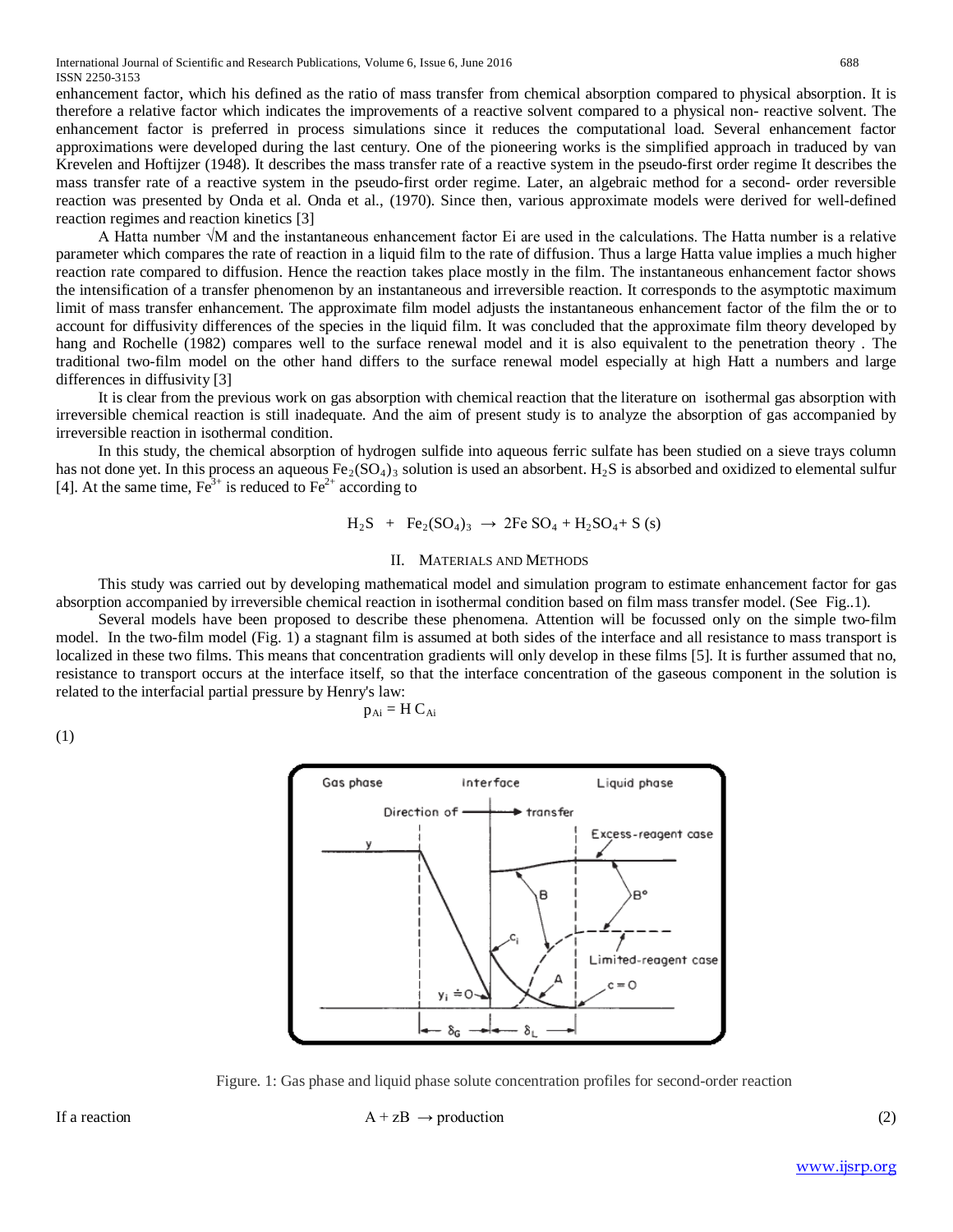International Journal of Scientific and Research Publications, Volume 6, Issue 6, June 2016 689 ISSN 2250-3153

is carried out, the following continuity equations in the liquid film for both reactants hold :

$$
D_A \frac{d^2 C_A}{dx^2} = r
$$
  
\n
$$
D_B \frac{d^2 C_B}{dx^2} = zr
$$
  
\n
$$
(3)
$$

with boundary conditions

 $C_A = C_{Ai}$  and  $dC_B/dy = 0$  at  $x = 0$ 

(4)

$$
C_A = 0
$$
 and  $C_B = C_{B_0}$  at  $x = \delta$ 

For not too rapid reactions, the depletion will be moderate and the *B* profile will remain rather flat. With increasing rate, the depletion will become more severe and pronounced *B* profiles will develop. The limiting case of the instantaneous regime is reached when *B* becomes fully depleted at the interface[5]. The set of equations for a second order reaction with  $z = 1$  reads:

$$
D_A \frac{d^2 C_A}{dx^2} = k C_A C_B
$$
  
\n
$$
D_B \frac{d^2 C_B}{dx^2} = k C_A C_B
$$
\n(5)

and appropriate boundary conditions as given in relations (4). There is no analytical solution for Eqs (5), and a rigorous analytic expression for the enhancement factor cannot be given. However the enhancement factor can be obtained from numerical integration of the set of Eqs. (5). This is facilitated by reshaping these equations into dimensionless form. Introducing the dimensionless variables

$$
A = \frac{C_A}{C_{Ai}} \qquad B = \frac{C_B}{C_{Bo}} \qquad X = \frac{x}{\delta} = \frac{k_i x}{D_A}
$$
  

$$
dA = \frac{dC_A}{C_{Ai}} \qquad dB = \frac{dC_B}{C_{Bo}} \qquad dX = \frac{dx}{\delta} = \frac{k_i dx}{D_A}
$$
  

$$
M = \frac{k_2 C_{BO} D_A}{k_L^2} \qquad E_i = 1 + \frac{D_B C_{Bo}}{D_A C_{Ai}}
$$
 (6)

the general Eqs. (5) are transformed into

$$
\frac{d^2A}{dX^2} - MAB = 0
$$
\n
$$
\frac{d^2B}{dX^2} - \frac{MAB}{E_i - 1} = 0
$$
\n(7)

The set of equations is now integrated numerically for a series of values for the two parameters  $E_i$  and M and the enhancement factor evaluated as well. The isothermal enhancement factor can be predicted in equation (8), where the value of can be estimated using orthogonal collocation method. [6]. The enhancement factor for the isothermal case is defined, similarly as

$$
E = \frac{\overline{R}}{k_L C_{Ai}} = \frac{-D_A [dC_A/dx]_{x=0}}{k_L C_{Ai}}
$$
(8)

The enhancement factor which computed by approach adopted from Van Krevelen and Hoftijzer ( 1948) [6] and given by the equation:  $\Gamma$ 

$$
E = \frac{\sqrt{M \frac{E_i - E}{E_i - 1}}}{\tan h \sqrt{M \frac{E_i - E}{E_i - 1}}}
$$
(9)

# *Numerical Solution (Interface Modeling)*

The exit improvement to be introduced into the collocation method is to choose orthogonal polynomials for trial function. For simplicity in deriving the derivative matrices we can also write the sreies as [7]

$$
y(x_j) = \sum_{j=1}^{N+2} d_i x_j^{i-1}
$$
 www.jsrp.org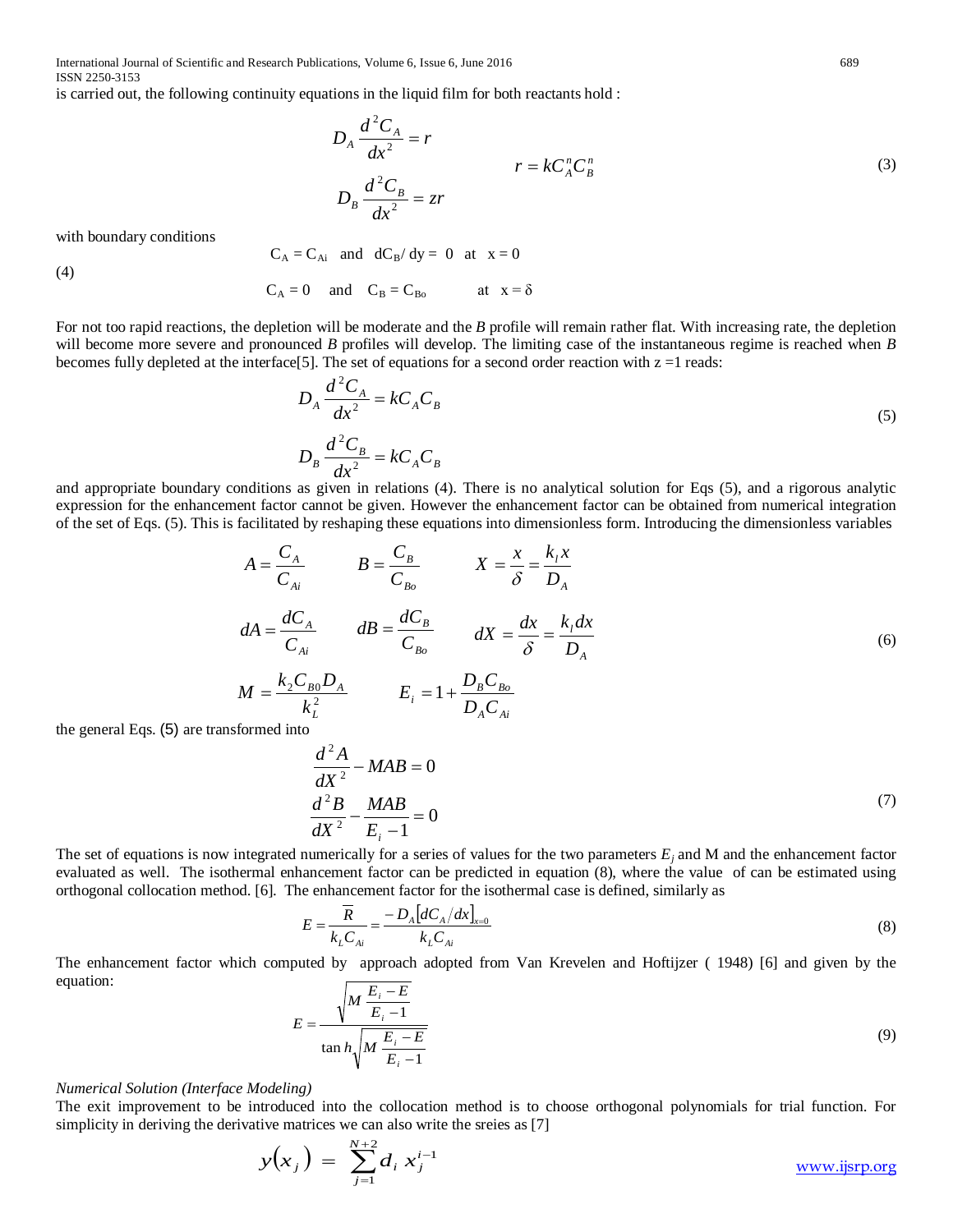International Journal of Scientific and Research Publications, Volume 6, Issue 6, June 2016 690 ISSN 2250-3153

Taking the first and second derivatives of Eq. 10 we evaluate them at the collocation points. We take the collocation points as the N roots : these roots are between 0 and 1 ( $x_1 = 0$  and  $x_{N+2} = 1$ ). The location of the n internal collocation points ( $x_2$  to  $x_{N+1}$ ) are determined from the roots of the polynomial  $P_n(x) = 0$ , this points is described as following. [7]



Figure. 2. Collocation Points Position.

The derivatives of Eq, 10 at the N+2 collocation points are

$$
\frac{dy}{dx}\left(x_j\right) = \sum_{j=1}^{N+2} d_i \left(i-1\right) x_j^{i-2} \tag{11}
$$

$$
\frac{d^2y}{dx^2}(x_j) = \sum_{j=1}^{N+2} d_i(i-2)(i-2)x_j^{i-3}
$$
\n(12)

The equations above could be written in matrix notation Q, C and D. Matrices Q, C and D are matrices of size  $(N+2) \times (N+2)$ . Eq. (10) may be presented in matrix notation as

$$
y = Q.d
$$
 (13)

where d is the matrices of coefficient and

$$
Q_{j_i} = x_j^{i-1} \begin{cases} \n\text{if } j = 1, 2, \dots, N+2 \\ \n\text{if } j = 1, 2, \dots, N+2 \n\end{cases} \tag{14}
$$

Solving Eq (10) for d we find

 $d = Q^{-1}$ .y

from the derivative of y in Eq (11) which in the matrix form become

$$
\frac{dy}{dx} = Cd = CQ^{-1}y = Ay \tag{15}
$$

where

$$
C_{ji} = (i-1)x_j^{i-2}
$$
 (16)

For the derivative of y in Eq. (12) can be written in matrix form [7]

*N* + 2

$$
\frac{dy}{dx} = CQ^{-1}y = Ay \tag{17}
$$

where 
$$
\frac{d^2y}{dx^2} = DQ^{-1}y = By
$$
 (18)

$$
D_{ji} = (i-1)(i-2)x_j^{i-3}
$$
\n(19)

With orthogonal collocation method, the collocation equation made an  $A_i$ ,  $B_i$ , explicit to be solved by successive approximation method **.[7]**

$$
\frac{d^2 y}{dx^2} = \sum_{j=1}^{n+2} D_{ij} y_j; \frac{dy}{dx} = \sum_{j=1}^{n+2} C_{ij} y_j
$$
\n(20)

*For component A* 

$$
A_{i} = \frac{\sum_{j=1}^{n} D_{ij} A_{j} - D_{ii} A_{i}}{(MB_{i} - D_{ii})}
$$
\n(21)

*For component B* 

$$
B_i = \frac{\sum_{j=1}^{N+2} D_{ij} B_j - D_{ii} B_i}{\frac{MA_i}{S} - D_{ii}}
$$
 www.ijsrp.org

(10)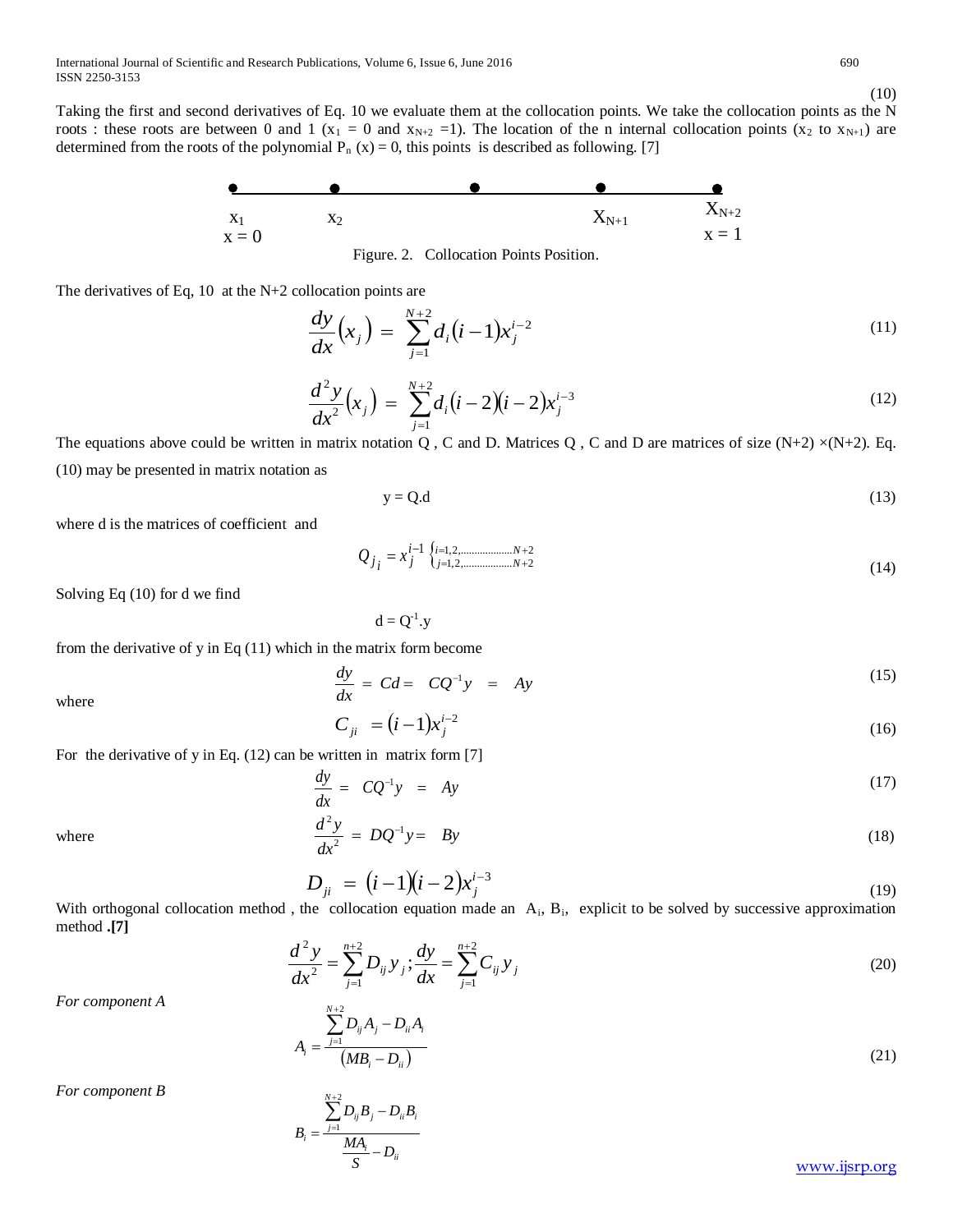International Journal of Scientific and Research Publications, Volume 6, Issue 6, June 2016 691 ISSN 2250-3153

The system of non linear differential equations was solved using orthogonal collocation method and collocated equations described as non linear algebraic equations was solved using orthogonal collocation method.

Sherwood and Holloway (1940) in Danckwerts (1970) give the following expression for  $k<sub>L</sub>$  and a [6]

$$
k_L = 0.42 \left(\frac{g\mu}{\rho}\right)^{\frac{1}{3}} \left(\frac{D_{AB}\rho}{\mu_L}\right)^{\frac{1}{2}}
$$
(23)

$$
a = 0.38 \left(\frac{u}{u_t}\right)^{0.775} \left(\frac{u\rho^{\text{III}}}{nd\mu_t}\right)^{0.125} \left(\frac{g\rho}{d\sigma}\right)^{\frac{1}{3}}
$$
(24)

Here ut is the velocity of rise of the bubbles in the froth (taken to be 26.5cm/s under most conditions), n the number of holes per unit area of plate .

For sieve trays, Chan and Fair (1983) give the following expression for gas-phase mass-transfer coefficient  $k_G$  a [9].

$$
k_G a = \frac{316D_G^{\frac{1}{2}}(1030f + 867f^2)}{h_L^{\frac{1}{2}}} \tag{25}
$$

Where :  $f =$ approach to flood, fractional

The interfacial Concentration of  $H_2S$  gas dissolved at interface estimated from solubility data following Henry's law and by considering gas side resistance that is,

$$
C_{Ai} = \frac{k_G P_A + E k_L C_A^{0}}{E.k_L + k_G He}
$$
 (26)

Ferric sulfate solution is used for  $H_2S$  absorption the reaction rate can be expressed as [8]

 $r = k C_{H2S} C_{Fe3+}$ 

(27)

By assuming that the kinetic constant varies with temperature according to an Arrhenius function, the activation energy can be calculated. Therefore the reaction rate constant values were obtained as a function of temperature [8]

$$
\log k = 9.3855 - \frac{2636.6}{T}
$$
 (28)

## IV. RESULT AND DISCUSSION

In this study were assumed steady state and isothermal condition and this study of simulation comprises sieve trays column 70 cm in diameter filled with sieve trays 50 c m spacing to the height of 450 cm. Simulation the absorption of H2S from sour gas*.*

This study presents a summary of the important features of the effect of chemical reaction on the absorption process expressed in the terms of enhancement factor. Figure.1 and Figur.2 shows enhancement factor (E) versus Hatta number √M plot with Ei as parameter for absorption of  $H_2S$  in  $Fe_2(SO_4)$ <sub>3</sub> solution of finite depth accompanied by an irreversible second order reaction in the sieve tray column. Simulation conditions : H<sub>2</sub>S inlet mole fraction was  $y_{\text{Ain}} = 0.28875$ , G = 751144.763 cm<sup>3</sup>/s, L= 10000 cm<sup>3</sup>/s,  $C_{(Fe2(SO4)3)}$  was 0.002 mol/cm<sup>3</sup>, temperatures 30°C.and pressure = 1 atm

E is the enhancement factor, the factor by which the of absorption is increased by the reaction. Ei is the enhancement factor corresponding to instantaneous reaction.

Figure.1 shows numerical simulation results for the enhancement factor E as a function of Hatt number √M according to the film theory, calculated according to Eq. 8 with Ei parameter. For a given value of Ei an increase in √M brings about an increase in E until a limiting value is approached where  $E = Ei$ . The value of  $Ei = 50$  shows the highest E value compared to the value  $Ei = 4$  and Ei = 20. Increasing the value of Ei will decrease the amount of gas A absorbed and value of E will increase proportionally. The similarity between this figure and the familiar van Krevelen Hoftijzer plot for isothermal absorption of  $H_2S$  is apparent; one can find a remarkable similarity between Fig .1 and the traditional E versus √M plots. For a given Ei, the enhancement factor tends to reach an asymptotic value which is determined by the instantaneous reaction regime. Increasing the value of Ei will increase the amount of  $H<sub>2</sub>S$  absorbed and value of E will increase proportionally.

With the same value of parameter used in Figure.1, E is plotted as a function of  $\sqrt{M}$  with the value of E<sub>i</sub> = 6.6 in Figure.2. In this figure shows the compares between the numerical simulation data of the film model and Krevelen and Hoftijer equation (adapted as per Eq.9) for enhancement is given for the same asymptotic enhancement factor. The curve of E vs √M shows that for low values of √M the absorption takes place in the slow reaction regime, and therefore is E nearly equal to 1, while for the higher values of √M the transition to the fast regime takes places

$$
f_{\rm{max}}
$$

(22)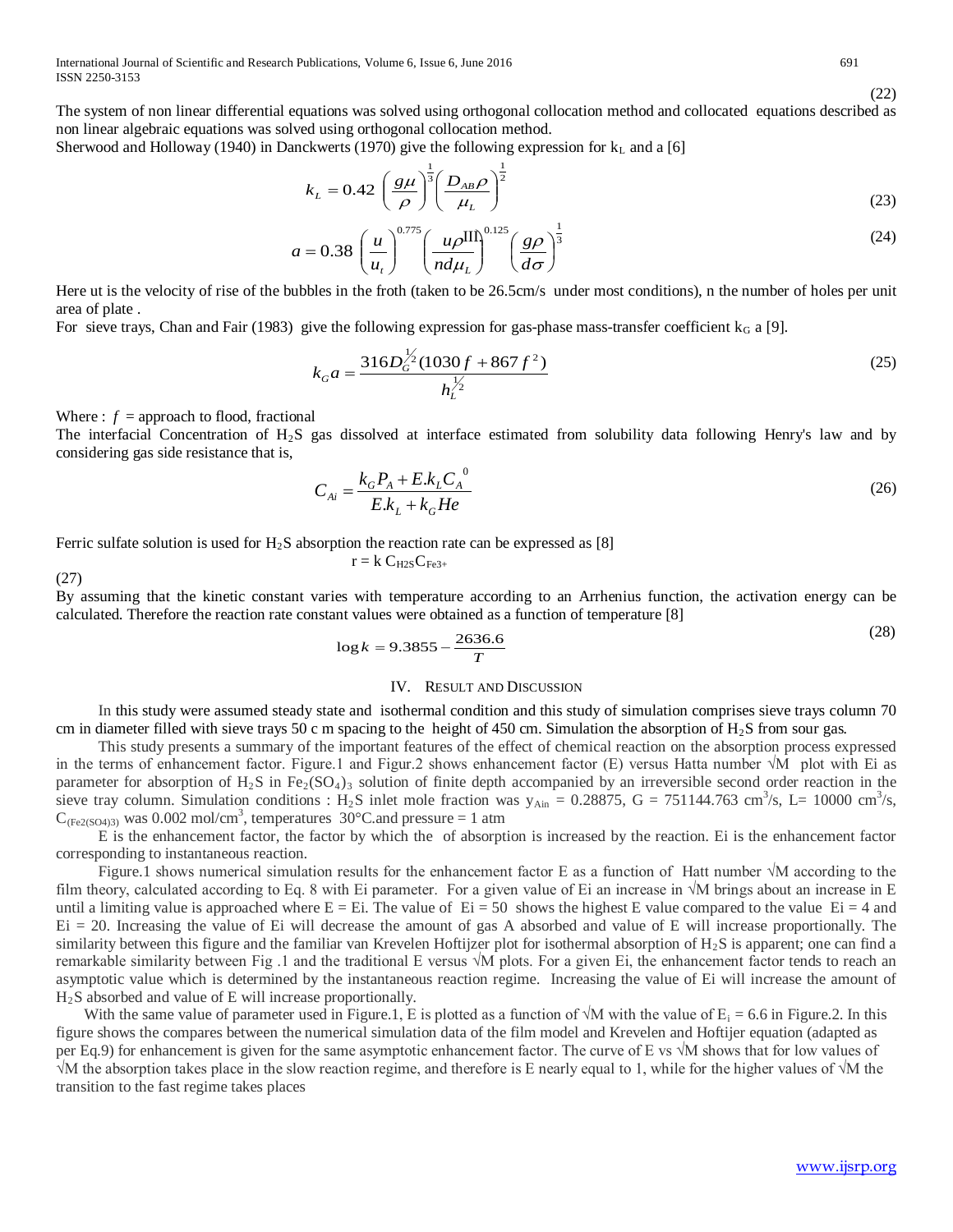

Figure. 1: Variation of the Enhancement Factor with Hatta Number for different values of Ei



Figure.2: Relationship between simulation data and Krevelen and Hoftijer equation for Enhancement factors  $Ei = 6.6$ 

Figure.3 shows with the same value of parameter used in Figure.1 with different concentrations of  $Fe<sub>2</sub>(SO<sub>4</sub>)<sub>3</sub>$  (1, 3, and 4mol/cm<sup>3</sup>). The variation of the enhancement factor at different  $C_{Fe2(SO4)3}$  is simulated in Figure.3 the result shows the effect of the concentrations of Fe<sub>2</sub>(SO<sub>4</sub>)<sub>3</sub> on the enhancement factor. The enhancement factor increases with increased concentration of Fe<sub>2</sub>(SO<sub>4</sub>)<sub>3</sub> because with increasing C<sub>Fe2(SO4)3</sub> increasing chemical reaction rate, i.e. increasing Hatta number, enhancement of mass transfer occurs resulting in an increased concentration. They are better known when the solution behaves more like pure  $H_2O$ . A decrease in the  $Fe<sub>2</sub>(SO<sub>4</sub>)<sub>3</sub>$  concentration will decrease the amount of H<sub>2</sub>S removed from the sour gas and this could affect the statistical results; the difference of removal from one run to another could be so small that there would not be much difference between results,